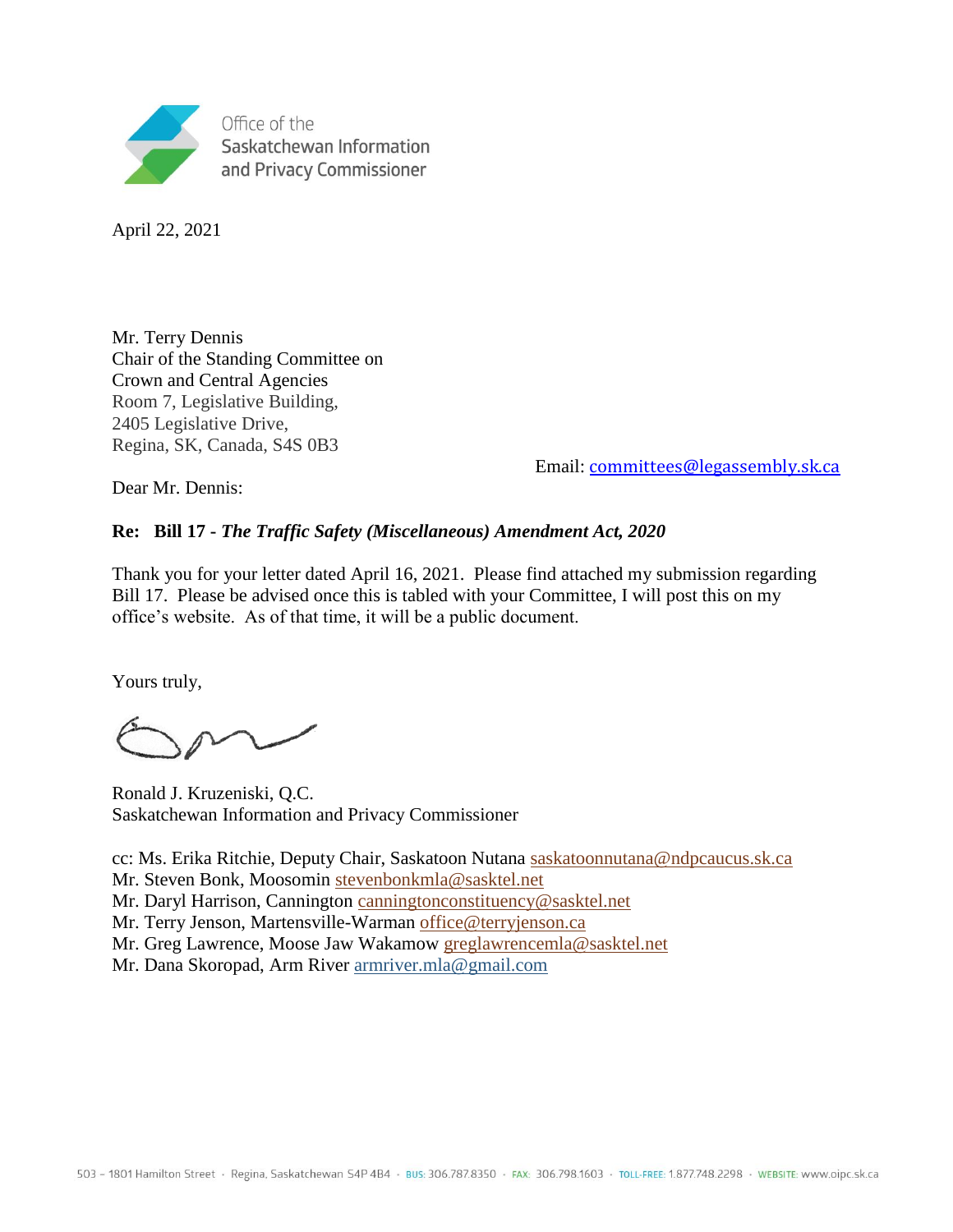

April 22, 2021

# **Submission to the Standing Committee on Crown and Central Agencies Legislative Assembly of Saskatchewan**

I note that Bill 17, *The Traffic Safety (Miscellaneous) Amendment Act, 2020* has received second reading on April 20, 2021. I would ask the Standing Committee on Crown and Central Agencies (the Committee) to consider my concerns regarding section 35 of Bill 17. I outlined my concerns in greater detail below.

## **A. Section 35 Data-Linking Activities**

Section 35, PART XVIII.l, section 276.1 of Bill 17 defines:

- "data linking", "data-linking activity", "dataset", "government institution", "integrated service", "partner", "partner agency", "personal identity information", "personal identity manager", "personal identity service", "personal information" and "specialized service" for the purpose of authorizing and regulating the electronic exchange of information between the administrator and authorized parties upon the customer's consent.
- Creates regulatory authority for the purpose of authorizing and regulating the electronic exchange of information between the administrator and authorized parties upon the customer's consent.

The full text of section 35 is attached.

The purposed section 35 appears to create the authority to exchange electronic information. This approach is referred to as data linking or data matching. It is specific to the administrator and other authorized parties.

I note the Legislative Assembly for Saskatchewan passed *The Data Matching Agreements Act* and it was given Royal Assent on May 9, 2018. This Bill was introduced in the Legislative Assembly by the Minister of Justice. The Act has not yet been proclaimed. You can find Chapter D-1.3 [here.](http://www.qp.gov.sk.ca/m/index.cfm?action=browse&p=90575)

Considerable work went into developing this Act by staff of the Ministry of Justice and my office. I believe this Act facilitated data matching in a balanced and transparent way. The Act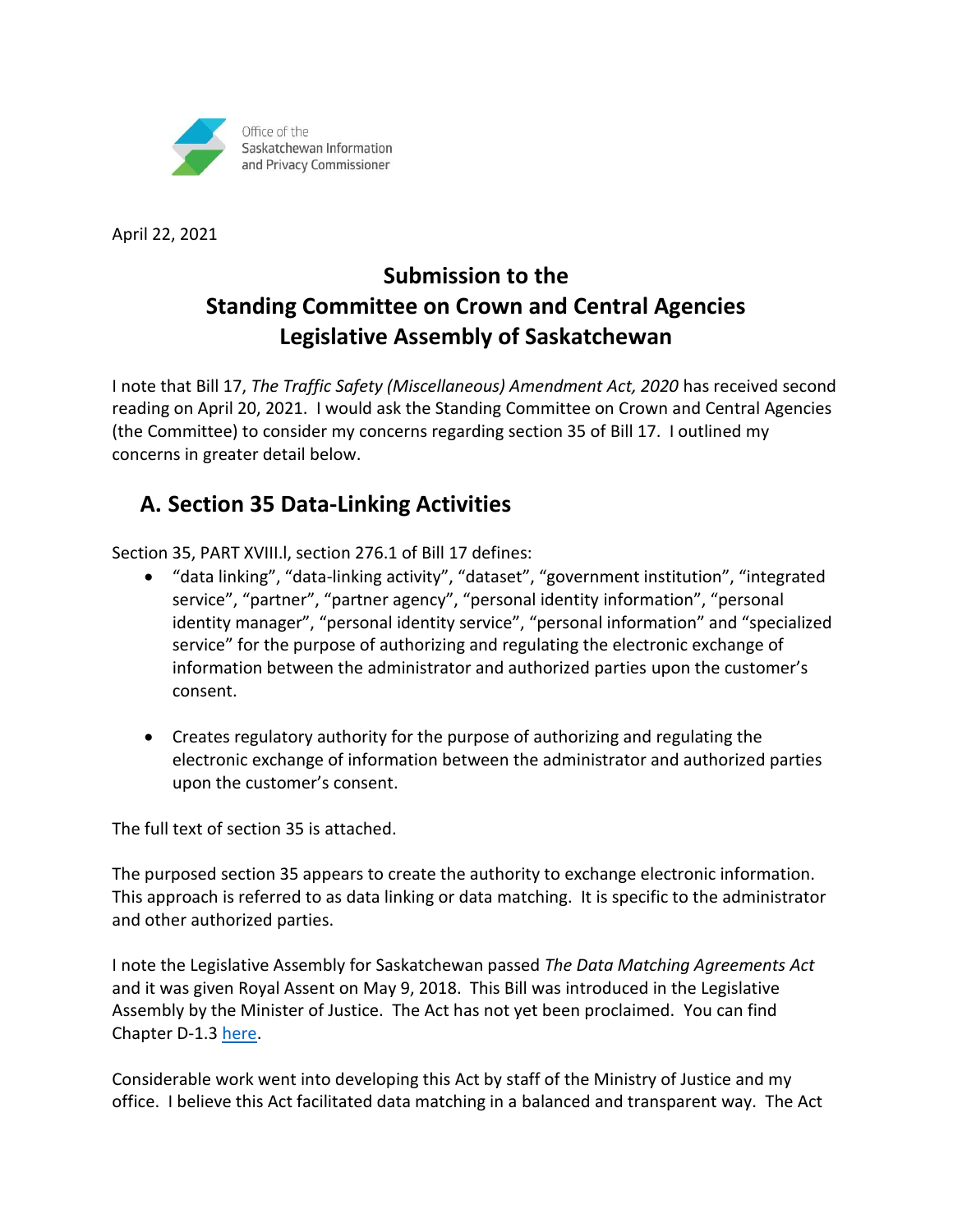would have dealt with, among other situations, the situation contemplated by section 35 of Bill 17.

After the passing of *The Data Matching Agreements Act*, I know work was done by the Ministry of Justice on *Regulations* that would accompany the Act when proclaimed. My office has also been involved with the Ministry of Justice on guidance documents for those that would be involved in such projects.

*The Data Matching Agreements Act* would address all situations where it was considered necessary to achieve data matching. I am concerned that if government organizations each believe they need their own section in their own Act, which authorizes electronic exchanges (data matching), that we could end up with different processes and different rules for electronic exchanges instead of one approach that works for all. Does this mean that organizations like the Ministry of Health, eHealth, the Saskatchewan Health Authority, the Ministry of Education, the Ministry of Social Services, City of Regina, City of Saskatoon, University of Regina, University of Saskatchewan, SaskPower and SaskEnergy will all be requesting the Legislative Assembly for similar legislation?

I would request the Committee recommend removing section 35 from Bill 17. The fact that SGI considered that they needed such authorization as in section 35, suggests to me there is a need for data matching in the province of Saskatchewan. This need could be addressed by proclaiming *The Data Matching Agreements Act* and *Regulations*.

I would ask the Committee encourage the Minister of Justice and the Government of Saskatchewan to now proclaim *The Data Matching Agreements Act* and *Regulations*.

### **B. Section 35 Integrated Services**

Also in section 35 of Bill 17, "integrated service" is defined as:

(e) 'integrated service' means an integrated service prescribed pursuant to section 276.2;

#### **"Integrated service"**

276.2 The Lieutenant Governor in Council may make regulations respecting an integrated service, including by prescribing the following:

(a) the purpose of the integrated service;

(b) each service that may be provided as a part of the integrated service;

(c) each program or activity of the administrator necessary for the provision of the integrated service;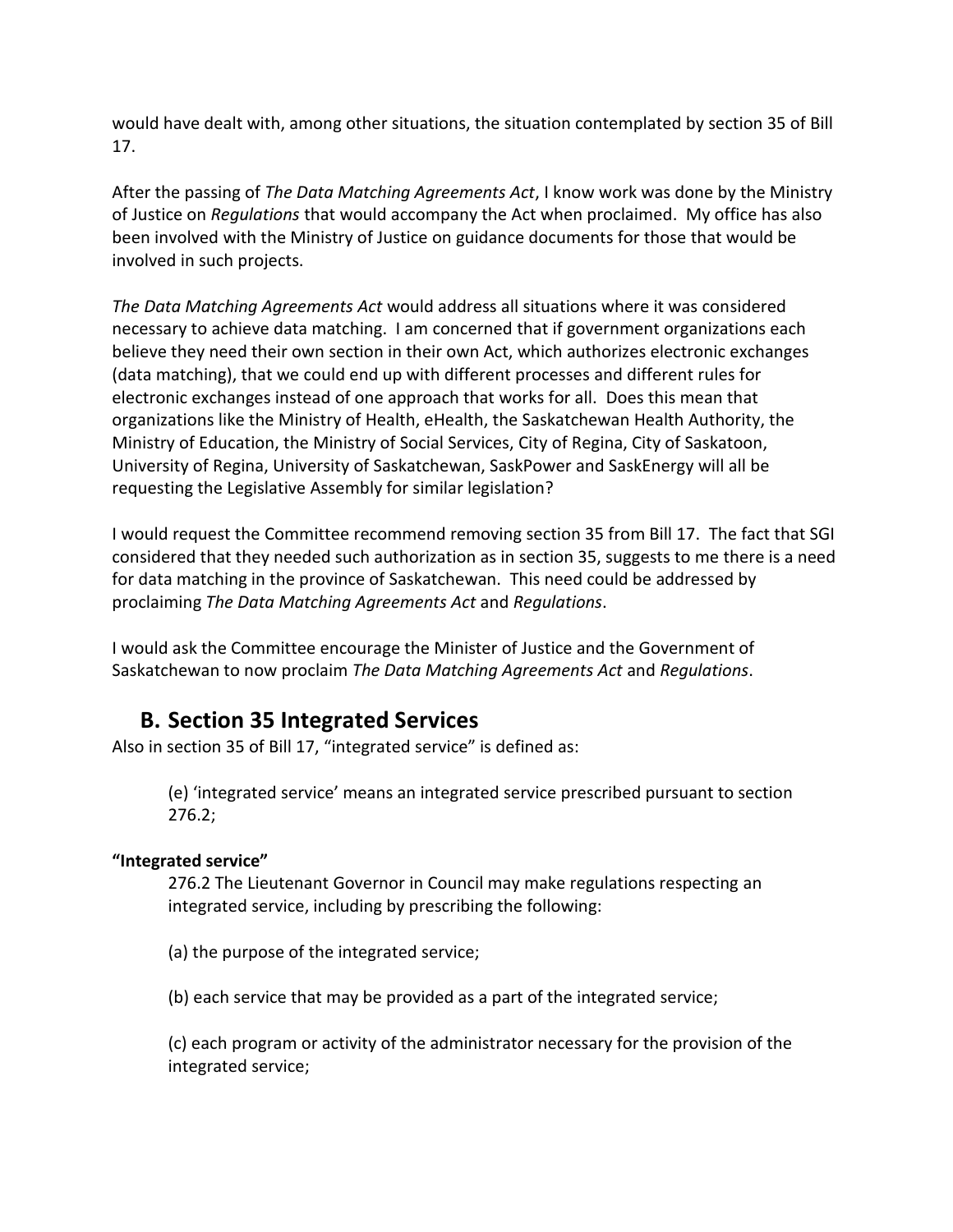(d) each partner agency that is a partner in the provision of the integrated service;

(e) the types of personal information that may be collected, used or disclosed by a partner for the purpose of providing the integrated service;

(f) the terms and conditions that must be included in an agreement between the partners with respect to their collaborative provision of the integrated service;

(g) if consent from an individual is to be required before the integrated service may be provided to them, the manner in which consent must be given and may be withdrawn.

Section 17.1 of *The Freedom of Information and Protection of Privacy Regulations* (FOIP Regulations) recognizes "common or integrated services". Section 17.1 provides:

**Disclosure of personal information to a party to an information sharing agreement 17.1(1)** In this section:

(a) "**common or integrated service**" means a program or activity designed to benefit the health, safety, welfare or social well-being of an individual that is delivered by a government institution and one or more of the following:

(i) another government institution;

- (ii) a local authority;
- (iii) a trustee as defined in The Health Information Protection Act;
- (iv) a First Nation;

(v) a police service or regional police service as defined in The Police Act, 1990;

(vi) the Royal Canadian Mounted Police;

(vii) a non-profit organization that provides a service of the type to be included in the common or integrated service;

(viii) any other agency or organization that the minister determines is appropriate;

A similar section exists in *The Local Authority Freedom of Information and Protection of Privacy Regulations* (LA FOIP Regulations) section 10.1 (attached) and in *The Health Information Protection Regulations (HIPA Regulations)* section 5.2 (attached).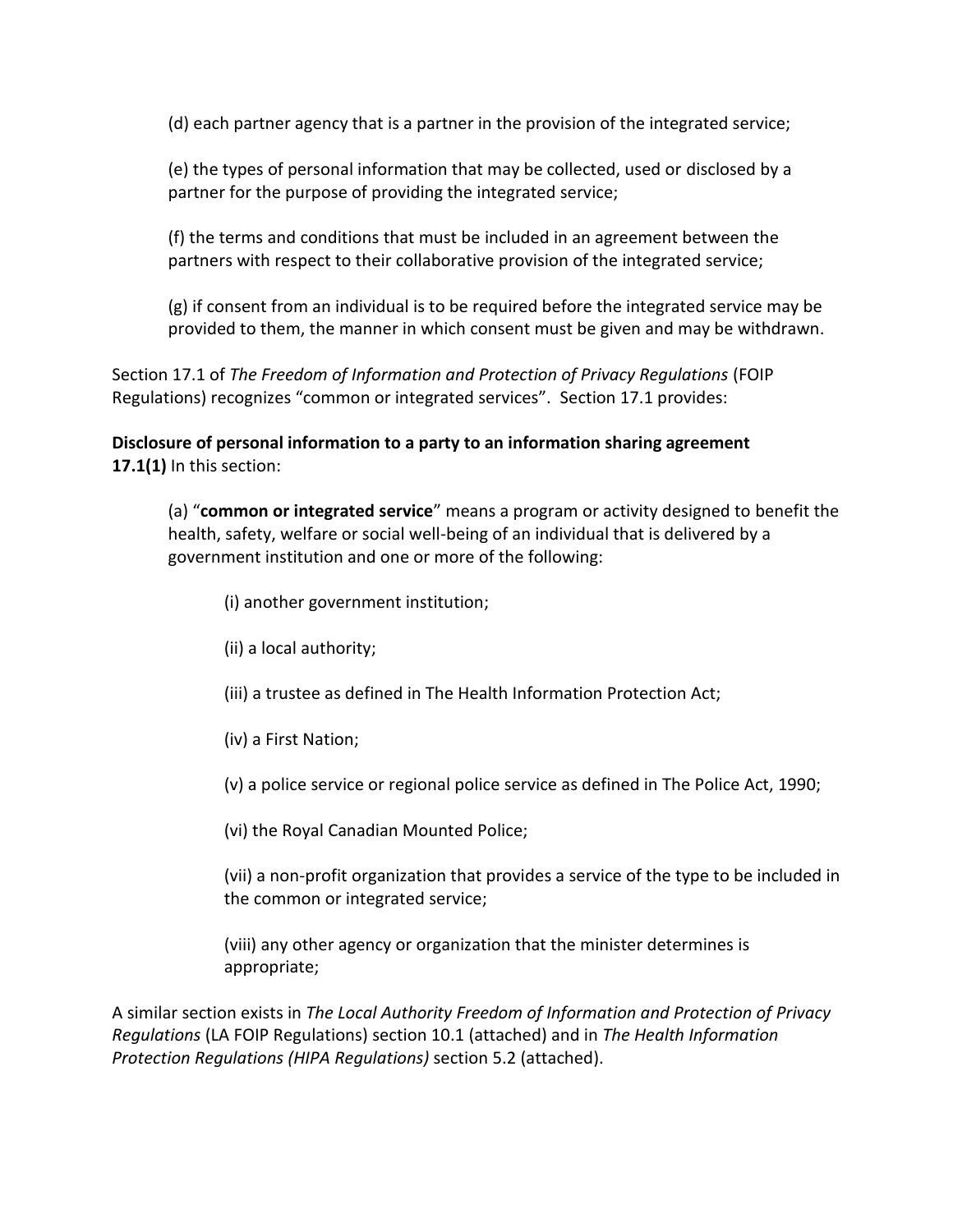Section 17.1 of the FOIP Regulations contemplates a "common or integrated service". There is already legislation that permits common integrated services. At the time, considerable work was done to ensure that common integrated services would work well. As above, I am concerned about multiple statutes having different definitions, processes and rules to create integrated services. Since the implementation of section 17.1 of the FOIP Regulations, I have not personally heard of any difficulties applying or using section 17.1. I am also unclear as to what if any role Saskatchewan Government Insurance (SGI) would have to play in the roll out of such a program and why it sees these amendments are necessary.

I would request that your committee recommend removing the portions related to integrated services from section 35 of Bill 17.

### **C. Section 35 Personal Identity and Specialized Services**

I note in section 35, new definitions are introduced as follows:

#### **"Definitions for Part**

**276.1 In this Part:** 

…

(j) **'personal identity service'** means a personal identity service prescribed pursuant to section 276.3;

…

(l) **'specialized service'** means an integrated service or a personal identity service.

I note the above language is not found in FOIP, LA FOIP, HIPA or *The Data Matching Agreements Act*, so would appear to be proposing again something new.

Section 35 also provides:

**276.3**(1) The Lieutenant Governor in Council may make regulations respecting a personal identity service, including by prescribing the following:

(a) subject to subsection (2), each service that may be provided as a part of the personal identity service;

(b) each program or activity of the administrator in the provision of the personal identity service;

(c) each program or activity of a partner agency that is a partner in the provision of the personal identity service;

(d) the types of personal information that may be collected, used or disclosed by a partner for the purpose of providing the personal identity service;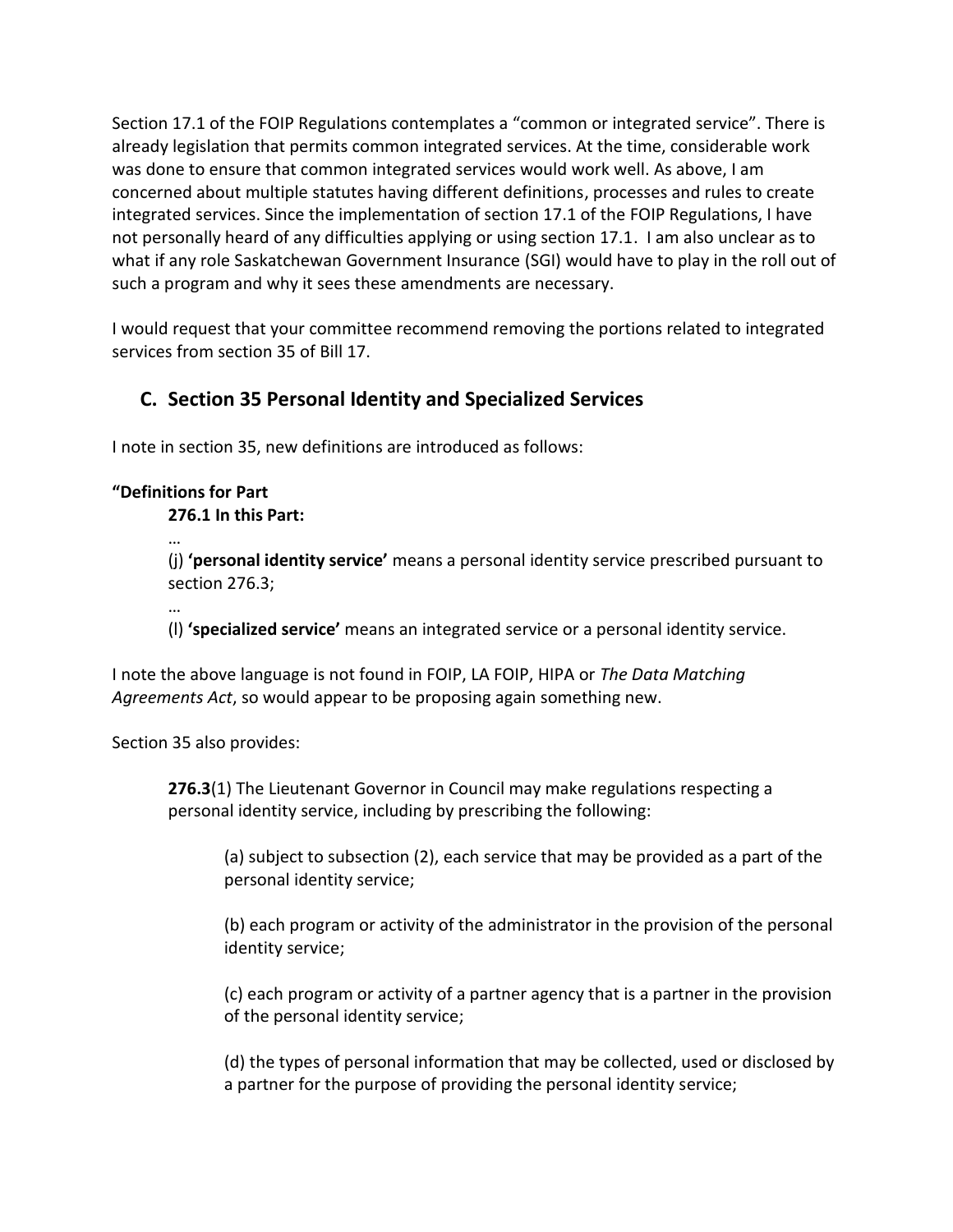(e) the terms and conditions that must be included in an agreement between the personal identity manager and the partners with respect to the provision of the personal identity service;

(f) if consent from an individual is required before the personal identity service is provided to that individual, the manner in which consent must be given and may be withdrawn.

(2) A personal identity service approved pursuant to subsection (1) may include only the following types of services:

(a) validation of an individual's driver's licence;

(b) verification of the personal identity information associated with an individual's driver's licence;

(c) a service prescribed as a type of service that may be provided as part of a personal identity service.

I note this appears to be the creation of a service that might involve partners and involve data linking or data matching. Section 17.1 of the FOIP Regulations contemplates a "common or integrated service". As indicated above, I would like to suggest there is already legislation that permits common or integrated services. I am concerned about multiple statutes having different definitions and processes to create integrated services or the apparent creation of a new regime involving personal identity services without first consulting my office on what has obvious privacy implications.

For the same reasons as noted above, I would request the Committee recommend the provisions regarding personal identity service be removed from section 35 of Bill 17.

Thank you for considering my requests to prevent multiple version of legislation for data linking and integrated services. My hope is that we have one piece of legislation that addresses the various needs in our province.

All of which is respectfully submitted,

Ronald J. Kruzeniski, Q.C. Saskatchewan Information and Privacy Commissioner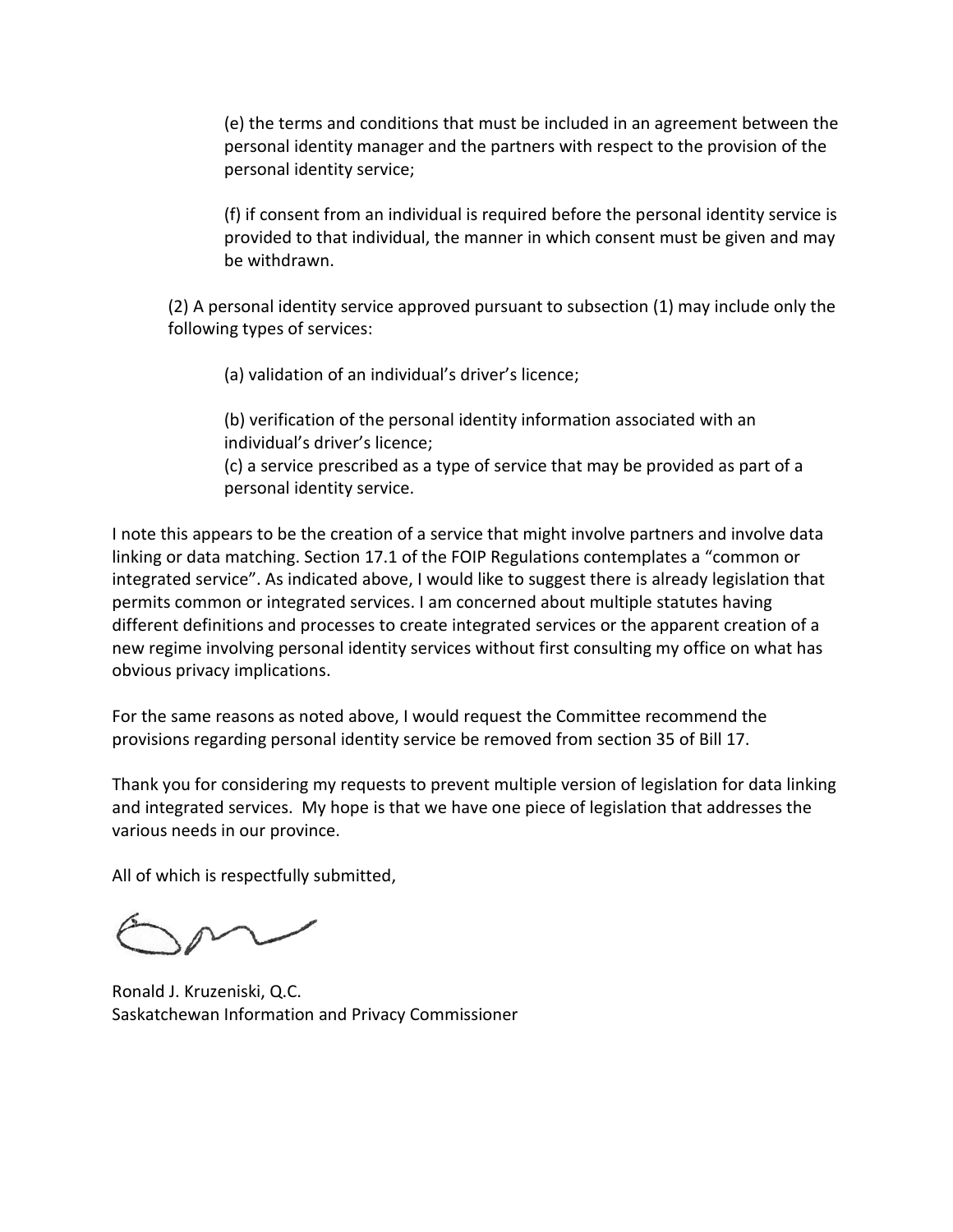#### **New Part XVIII.1 35 The following Part is added after Part XVIII:**

#### **"PART XVIII.1 Data-Linking Activities**

#### **"Definitions for Part 276.1 In this Part:**

(a) 'data linking' means the comparing of personal information contained in a dataset with personal information contained in another dataset for a purpose other than the purpose for which the personal information in each dataset was collected;

(b) 'data-linking activity' means a data-linking activity approved pursuant to this Part;

(c) 'dataset' means a grouping of data in which all or most of the data:

(i) is held by the administrator;

(ii) consists of facts;

(iii) is not the product of analysis or interpretation;

(iv) is not a document mentioned in section 8 of The Archives and Public Records Management Act; and

(v) has not, except for its grouping, been organized, adapted or modified;

(d) 'government institution' has the same meaning as in The Freedom of Information and Protection of Privacy Act;

(e) 'integrated service' means an integrated service prescribed pursuant to section 276.2;

(f) 'partner', with respect to a specialized service or a data-linking activity, means the administrator or each partner agency that is prescribed as a partner in the provision of the specialized service or the carrying out of the data-linking activity;

(g) 'partner agency' means a prescribed agency;

(h) 'personal identity information' means personal information that may be collected, used or disclosed by a partner for the purpose of providing the personal identity service;

(i) 'personal identity manager' means the administrator;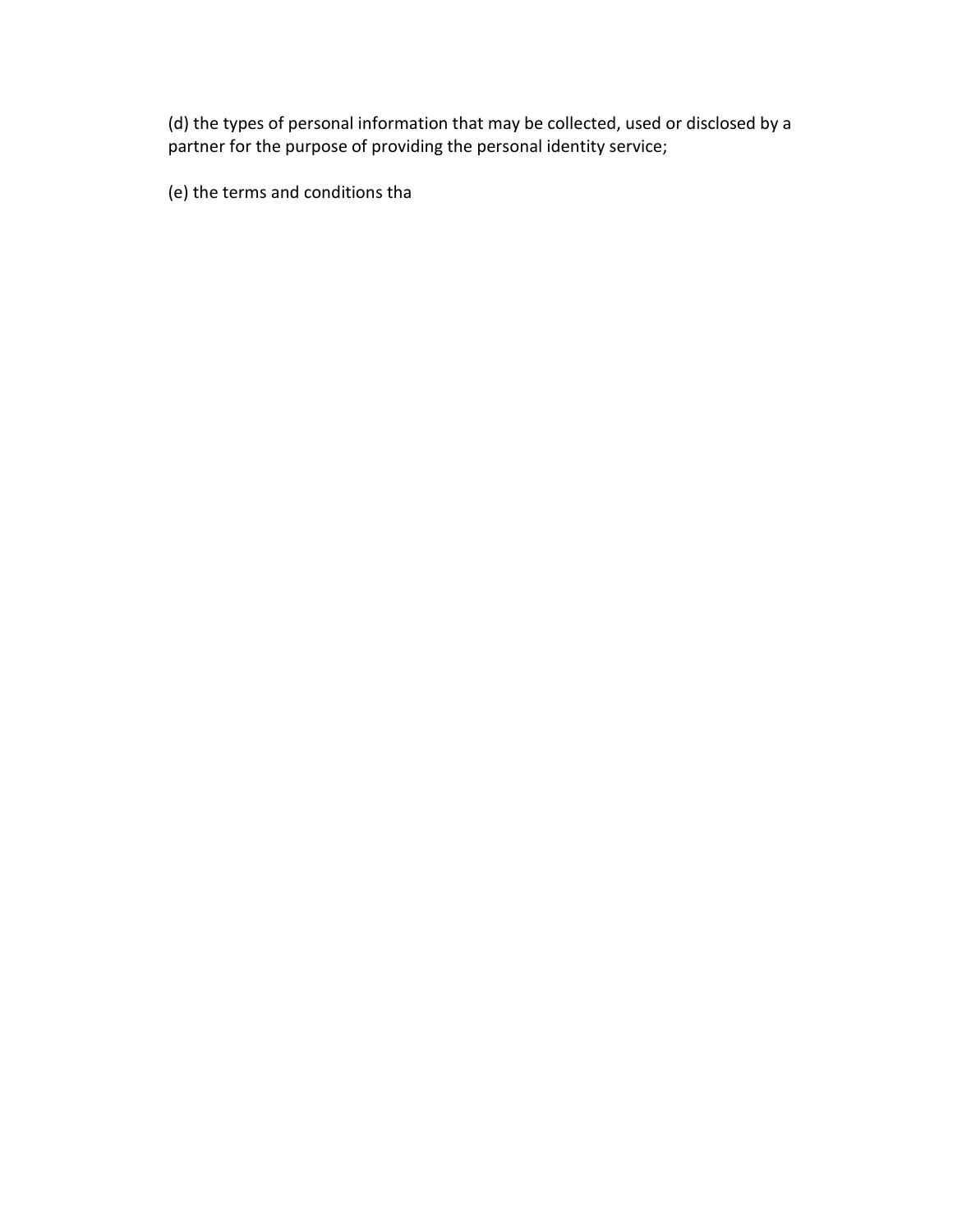#### *The Local Authority Freedom of Information and Protection of Privacy Regulations* **(LA FOIP Regulations) section 10.1**

#### **Disclosure re common or integrated service**

10.1(1) For the purposes of clause 28(2)(s) of the Act, personal information may be disclosed in accordance with an information sharing agreement entered into pursuant to The Freedom of Information and Protection of Privacy Regulations or The Health Information Protection Regulations to a party involved in delivering a common or integrated service as defined in those regulations for the purposes of assessing, planning or delivering the common or integrated service.

(2) Notwithstanding section 11, consent to the use and disclosure of personal information for the purposes of receiving a common or integrated service mentioned in subsection (1) is not required to be in writing if:

(a) the individual providing consent is informed of the anticipated uses and disclosures of the individual's personal information; and

(b) either:

(i) the person who obtains the consent records the following information and signs the record:

(A) the date that consent was obtained;

(B) the manner by which consent was obtained, whether the consent was obtained in person, by way of telephone or otherwise;

(C) the anticipated uses and disclosures of personal information with respect to which the individual provided consent;

(D) any restrictions on the consent that the individual provided; or

(ii) consent to the disclosure was obtained pursuant to any other Act or regulation that does not require the consent to be in writing.

#### *The Health Information Protection Regulations (HIPA Regulations)* **section 5.2**

#### **Disclosure of personal health information to a party to an information sharing agreement** 5.2(1) In this section:

(a) "common or integrated service" means a program or activity designed to benefit the health, safety, welfare or social well-being of an individual that is delivered by a government institution and one or more of the following:

(i) another government institution;

(ii) a local authority;

(iii) a trustee as defined in The Health Information Protection Act;

(iv) a First Nation;

(v) a police service or regional police service as defined in The Police Act, 1990;

(vi) the Royal Canadian Mounted Police;

(vii) a non-profit organization that provides a service of the type to be included in the common or integrated service; (viii) any other agency or organization that the minister determines is appropriate.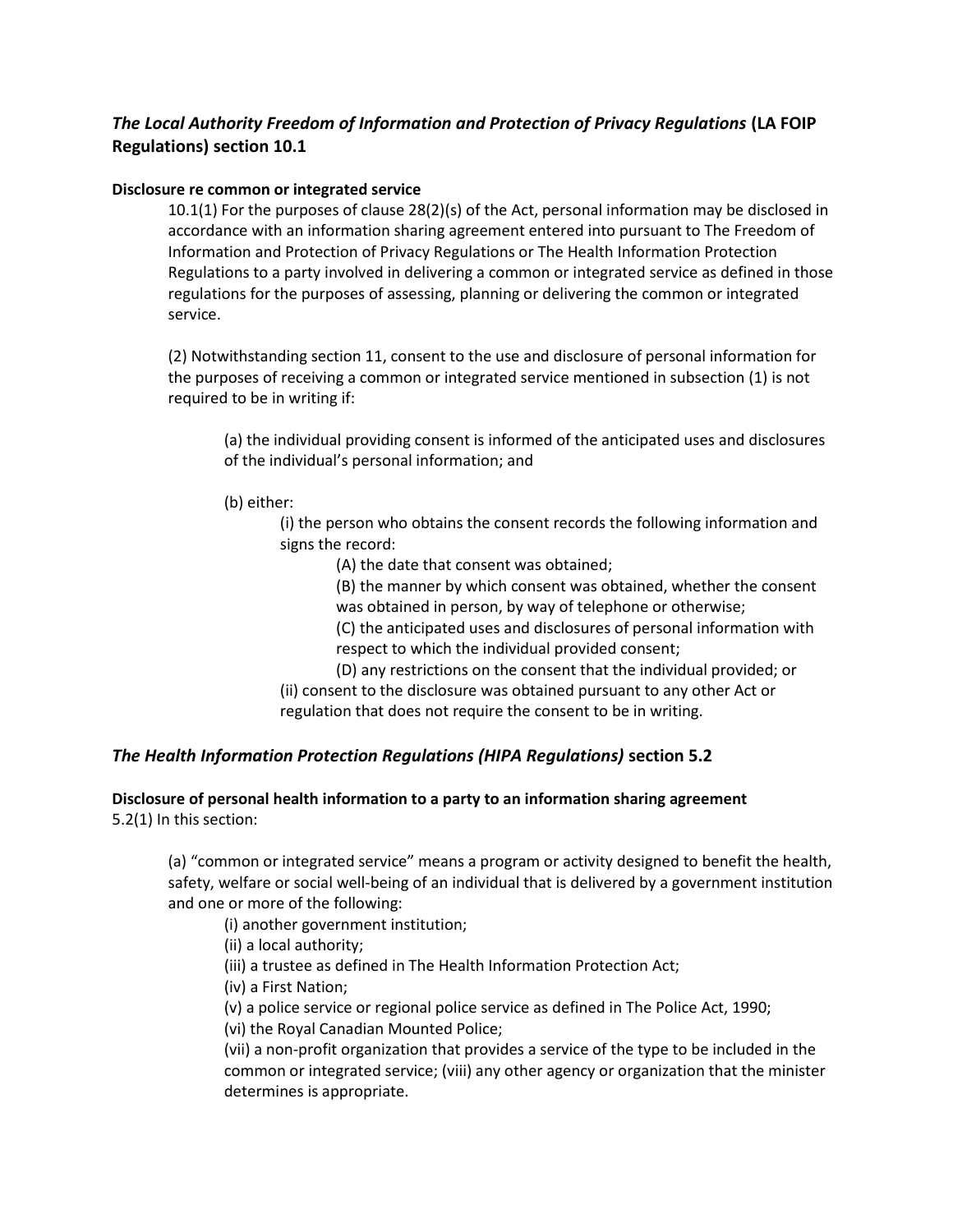(b) "information sharing agreement" means an agreement that governs the collection, use and disclosure of personal health information by the parties involved in the provision of a common or integrated service and that meets the requirements of subsection (2).

(2) An information sharing agreement must contain the following:

(a) a description of the common or integrated service to be provided;

(b) a description of the purposes or expected outcomes of the common or integrated service;

(c) provisions setting out the obligations of a party respecting the security and safeguarding of personal health information received by that party;

(d) provisions that prohibit the subsequent use and disclosure of the personal health information for purposes not related to the common or integrated service except:

(i) with the consent of the person to whom the information relates; or

(ii) if required or authorized by law;

(e) provisions for the withdrawal of a party and, in the case of a withdrawal, provisions that: (i) prohibit any further use or disclosure of the personal health information received by that party except:

> (A) with the consent of the person to whom the information relates; or (B) if required or authorized by law; and

(ii) specify the ongoing obligations of that party to secure and safeguard the personal health information;

(f) provisions for the termination of the information sharing agreement and, in the case of a termination, provisions that:

(i) prohibit any further use or disclosure of the personal health information received by the parties except:

> (A) with the consent of the person to whom the information relates; or (B) if required or authorized by law; and

(ii) specify the ongoing obligations of the parties to secure and safeguard the personal health information;

(g) any other provisions that the minister considers necessary.

(3) For the purposes of clause 27(4)(p) of the Act, personal health information may be disclosed to a party to an information sharing agreement entered into for the purposes of providing a common or integrated service:

(a) if that information is disclosed in accordance with the agreement for any or all of the following purposes:

(i) determining the eligibility of an individual to receive the common or integrated service;

(ii) assessing and planning the common or integrated service and delivering that service to an individual or that individual's family; or